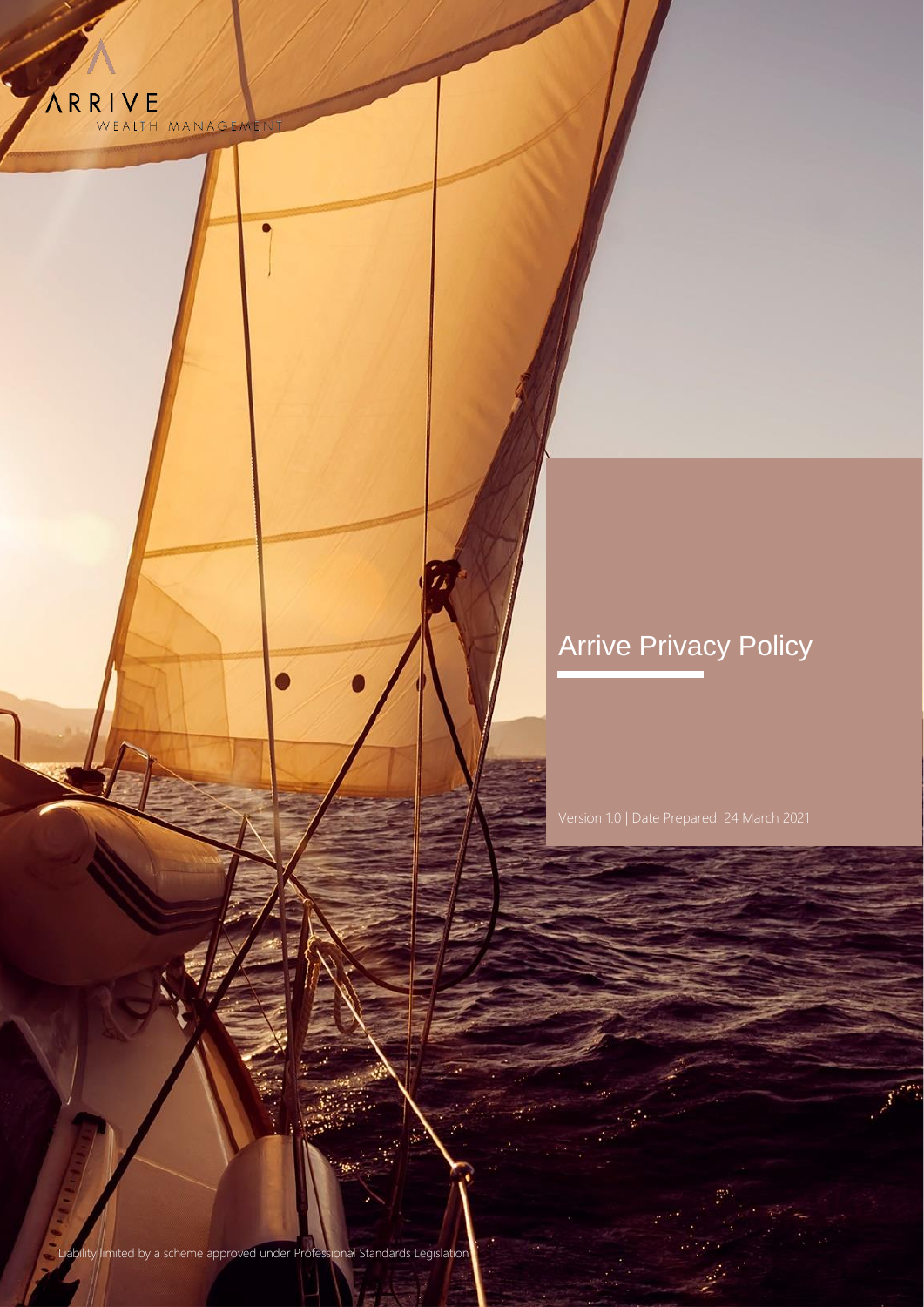## **Introduction**

In this Arrive Privacy Policy (Privacy Policy), 'Arrive', 'we', 'our' and 'us' refers to Arrive Capital Pty Ltd ABN 24 641 636 535 and Arrive Wealth Management (SEQ) Pty Ltd ABN 74 110 219 184 and includes any other entity carrying on business in Australia that is part of the Arrive group of entities. We are bound by the *Privacy Act 1988* (Cth) (Privacy Act), including the Australian Privacy Principles (APPs) and recognise the importance of ensuring the confidentiality and security of your personal information.

All third parties (including clients, suppliers, sub-contractors, or agents) that have access to, or use personal information collected and held by Arrive, must abide by this Privacy Policy. Arrive makes this Privacy Policy available free of charge and can be downloaded from the website [arrivewealthmanagement.com.au/privacy](https://www.arrivewealthmanagement.com.au/privacy-policy)[policy.](https://www.arrivewealthmanagement.com.au/privacy-policy)

In this Privacy Policy:

- disclosure of information means providing information to persons outside of Arrive;
- personal information means information or an opinion relating to an individual, which can be used to identify that individual;
- Privacy Officer means the contact person within Arrive for questions or complaints regarding Arrive's handling of personal information;
- sensitive information is personal information that includes information relating to a person's racial or ethnic origin, political opinions, religion, trade union or other professional or trade association membership, sexual preferences and criminal record, and also includes health information; and
- use of information means use of information within Arrive

#### What kind of personal information do we collect and hold?

We may collect and hold a range of personal information about you to provide you with our services, including:

- your full name and contact details, including your address, email address and phone number;
- date of birth;
- your employer, employment history and education;
- bank account details;
- driver's licence, passport, and Centrelink and Medicare details;
- financial information, including details of:
	- o your assets, liabilities, investments, income, and expenses;
	- o your insurance policies;
	- o estate planning strategies;
	- o tax and financial statements;
	- o health information; and
	- o domicile and citizenship status; and
- any other information relevant to the services we provide.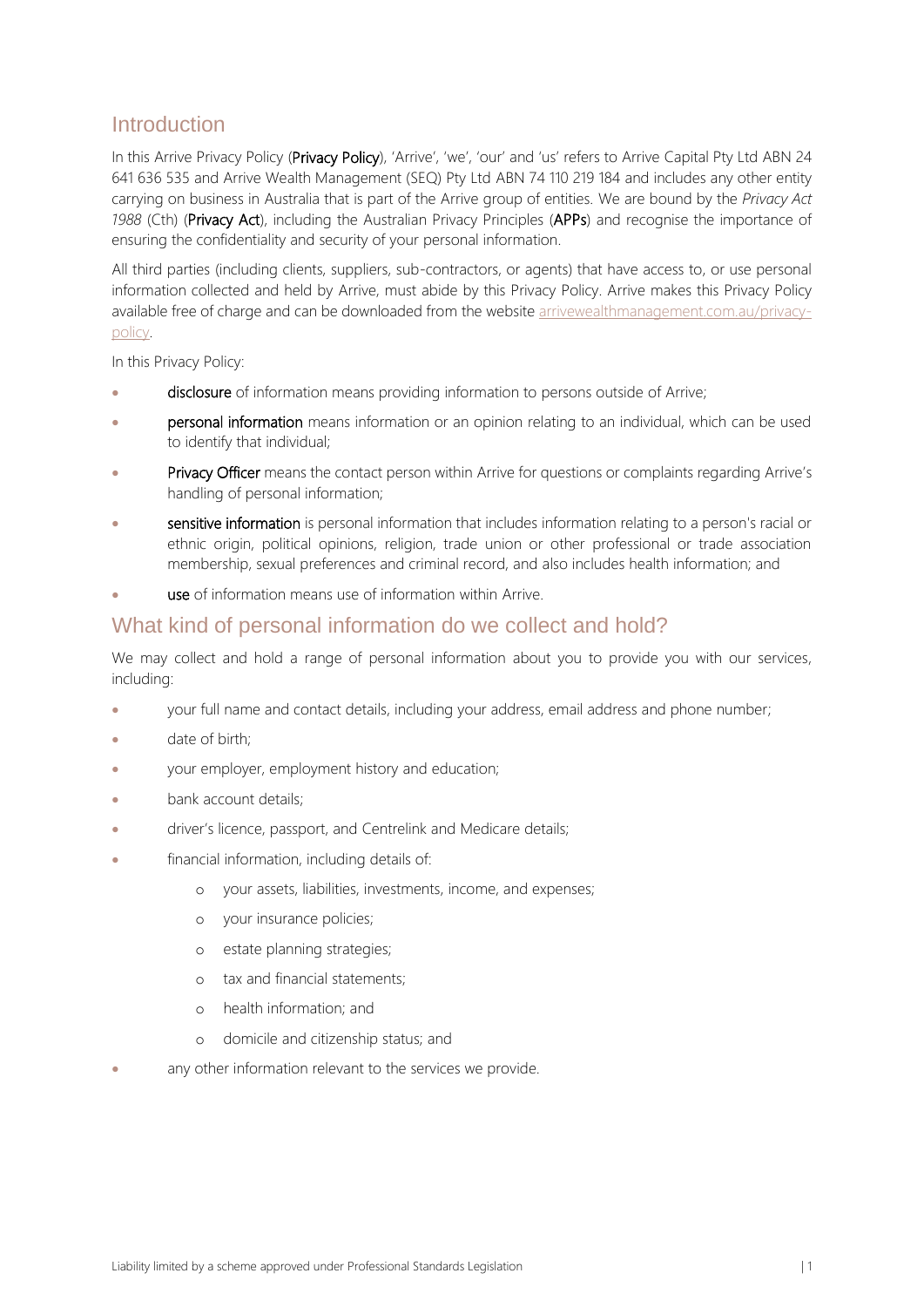## How do we collect personal information?

We generally collect personal information directly from you. For example, personal information will be collected through our application processes, forms and other interactions with you in the course of providing you with our products and services, including when you visit our website, call us or send us correspondence.

We may also collect personal information about you from a third party, such as referrers, accountants, lawyers, other organisations or service providers who provide you with products or services. If so, we will take reasonable steps to ensure that you have been made aware of our Privacy Policy located on our website. We may also use third parties to analyse traffic at our website, which may involve the use of cookies. Information collected through such analysis is anonymous.

We will not collect sensitive information about you without your consent, unless an exemption in the APPs applies. These exceptions include if the collection is required or authorised by law, or necessary to take appropriate action in relation to suspected unlawful activity or serious misconduct.

If the personal information we request is not provided by you, we may not be able to provide you with the benefit of our services or meet your needs appropriately.

We do not give you the option of dealing with us anonymously, or under a pseudonym. This is because it is impractical, and, in some circumstances, illegal for Arrive to deal with individuals who are not identified.

### Unsolicited personal information

We may receive unsolicited personal information about you. We destroy or de-identify all unsolicited personal information we receive unless it is relevant to our purposes for collecting personal information. We may retain additional information we receive about you if it is combined with other information we are required or entitled to collect. If we do this, we will retain the information in the same way we hold your other personal information.

### Who do we collect personal information about?

The personal information we may collect, and hold includes (but is not limited to) personal information about:

- clients;
- potential clients;
- service providers or suppliers;
- prospective, current and past employees (employees);
- contractors; and
- other third parties with whom we or our clients come into contact.

#### Why do we collect and hold personal information?

We may use and disclose the information we collect about you for the following purposes:

- provide you with our products and services;
- review and meet your ongoing needs;
- provide you with information we believe may be relevant or of interest to you;
- let you know about other products or services we offer, send you information about special offers or invite you to events;
- consider any concerns or complaints you may have;
- comply with relevant laws, regulations and other legal obligations; and
- help us improve the products and services offered to our customers and enhance our overall business.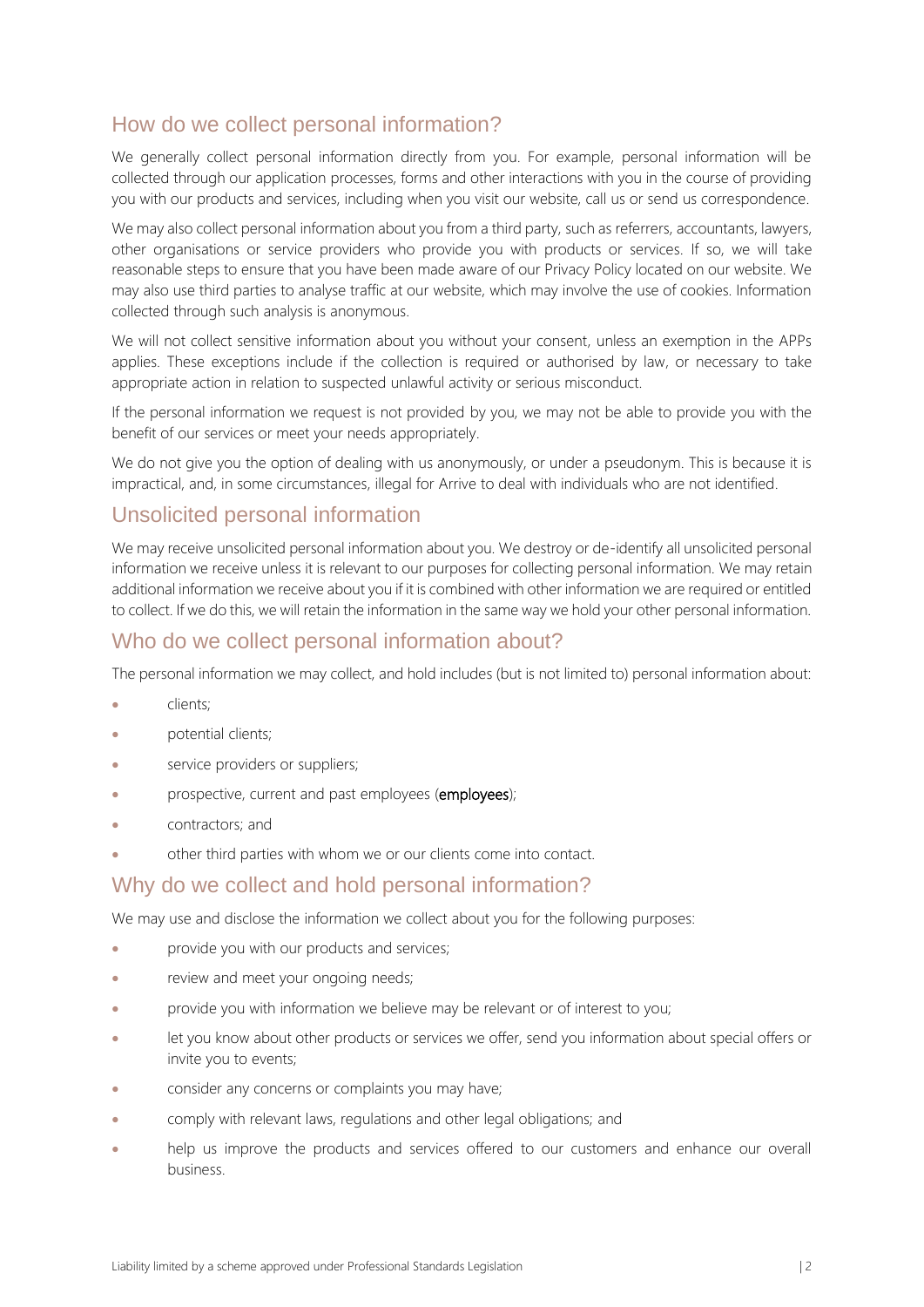We may use and disclose your personal information for any of these purposes. We may also use and disclose your personal information for secondary purposes which are related to the primary purposes set out above, or in other circumstances authorised by the Privacy Act.

Sensitive information will be used and disclosed only for the purpose for which it was provided (or a directly related secondary purpose), unless you agree otherwise, or an exemption in the Privacy Act applies.

## Who might we disclose personal information to?

We may disclose personal information to:

- service providers and specialist advisers we engage to provide us with services such as administrative, audit, financial, insurance or research services;
- an agent, contractor or service provider we engage to carry out our functions and activities, such as our lawyers, accountants, or other advisers;
- insurers:
- third party product issuers and licensed custodians;
- organisations involved in a transfer or sale of all or part of our assets or business;
- organisations and financial institutions involved in managing payments, such as banks;
- regulatory bodies, government agencies, law enforcement bodies and courts;
- financial product issuers; and
- anyone else to whom you authorise us to disclose it or is required by law.

If we disclose your personal information to service providers that perform business activities for us, they may only use your personal information for the specific purpose for which we supply it. We will ensure that all contractual arrangements with third parties adequately address privacy issues, and we will make third parties aware of this Privacy Policy.

#### Sending information overseas

We are not likely to disclose your personal information to any overseas recipient. If we do, we will not send personal information to recipients outside of Australia unless:

- we have taken reasonable steps to ensure that the recipient does not breach the Privacy Act, and the APPs;
- the recipient is subject to an information privacy scheme similar to the Privacy Act; or
- the individual has consented to the disclosure.

If you consent to your personal information being disclosed to an overseas recipient, and the recipient breaches the APPs, we will not be accountable for that breach under the Privacy Act, and you will not be able to seek redress under the Privacy Act.

#### Management of personal information

We recognise the importance of securing the personal information of our clients. We will take steps to ensure your personal information is protected from misuse, interference or loss, and unauthorised access, modification or disclosure.

Your personal information is generally stored in our computer database, or databases operated by third parties, including Xplan and SharePoint. Any paper files are stored in secure areas. In relation to information that is held on our computer databases, we apply the following guidelines:

- passwords are required to access the system;
- employees have restricted access to certain sections of the system;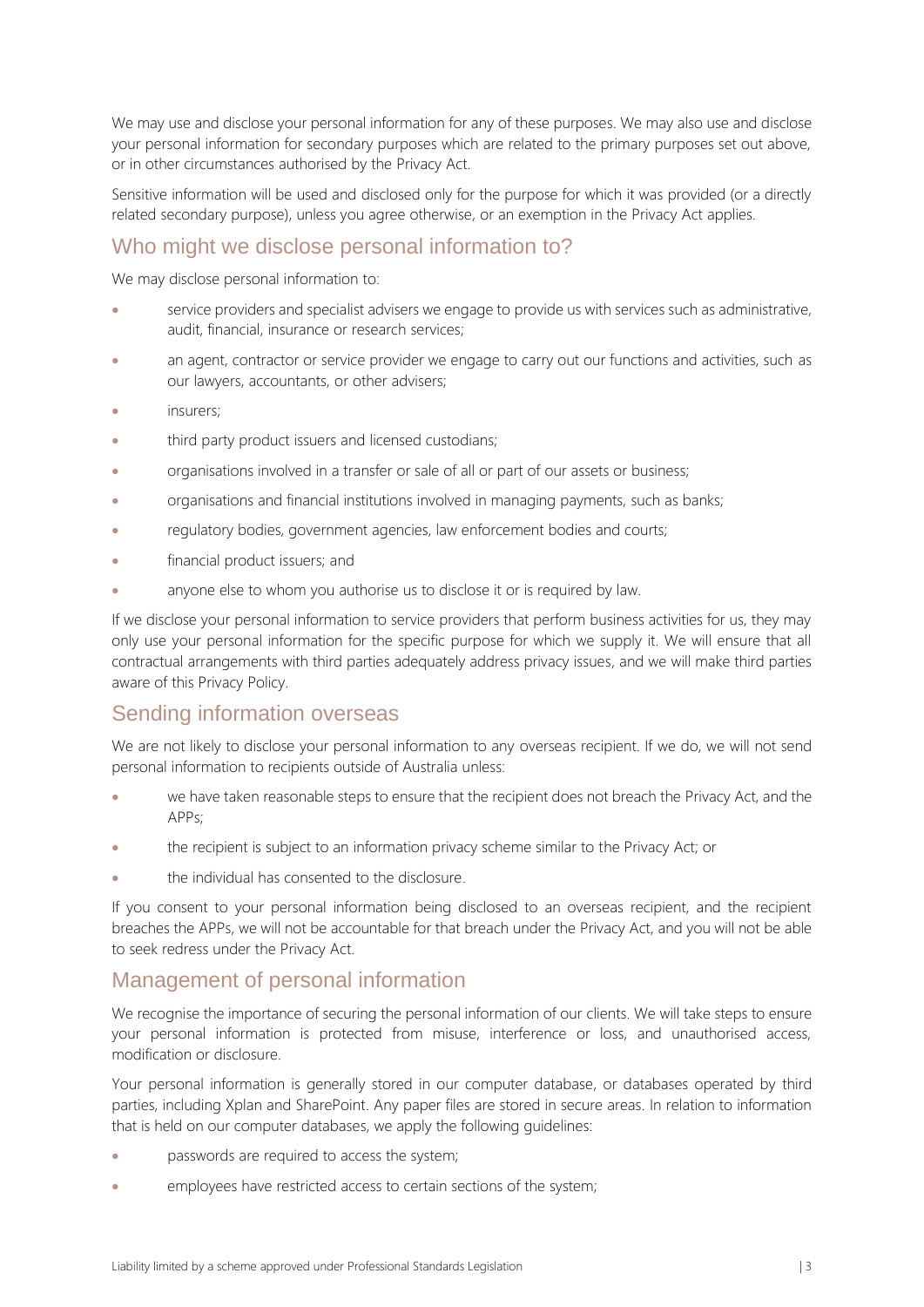- all computers which contain personal information are secured both physically and electronically; and
- hard-copy personal information is securely stored and shredded once no longer required.

We take reasonable steps to destroy personal information or otherwise ensure it is de-identified if we no longer need the information for any purpose for which we may use or disclose the personal information in accordance with this Privacy Policy.

## Direct marketing

We may only use personal information we collect from you for the purposes of direct marketing without your consent if:

- the personal information does not include sensitive information;
- you would reasonably expect us to use or disclose the information for the purpose of direct marketing;
- we provide a simple way of opting out of direct marketing; and
- you have not requested to opt out of receiving direct marketing from us.

If we collect personal information about you from a third party, we will only use that information for the purposes of direct marketing if you have consented (or it is impracticable to obtain your consent), and we will provide a simple means by which you can easily request not to receive direct marketing communications from us. We will draw your attention to the fact you may make such a request in our direct marketing communications.

You have the right to request us not to use or disclose your personal information for the purposes of direct marketing, or for the purposes of facilitating direct marketing by other organisations. We must give effect to the request within a reasonable period of time. You may also request that we provide you with the source of their information. If such a request is made, we must notify you of the source of the information free of charge within a reasonable period of time.

#### **Identifiers**

We do not adopt identifiers assigned by the Government (such as drivers' licence numbers) for our own file recording purposes, unless one of the exemptions in the Privacy Act applies.

## How do we keep personal information accurate and up-to-date?

We are committed to ensuring that the personal information we collect, use and disclose is relevant, accurate, complete and up-to-date.

We encourage you to contact us to update any personal information we hold about you. If we correct information that has previously been disclosed to another APP entity, we will notify the other APP entity within a reasonable period of the correction. Where we are satisfied information is inaccurate, we will take reasonable steps to correct the information within 30 days, unless you agree otherwise. We do not charge you for correcting the information.

#### Accessing your personal information

Subject to the exceptions set out in the Privacy Act, you may gain access to the personal information that we hold about you by contacting our Privacy Officer using their contact details in this Privacy Policy. We will provide access within 30 days of the individual's request. If we refuse to provide the information, we will provide reasons for the refusal.

We will require identity verification and specification of what information is required.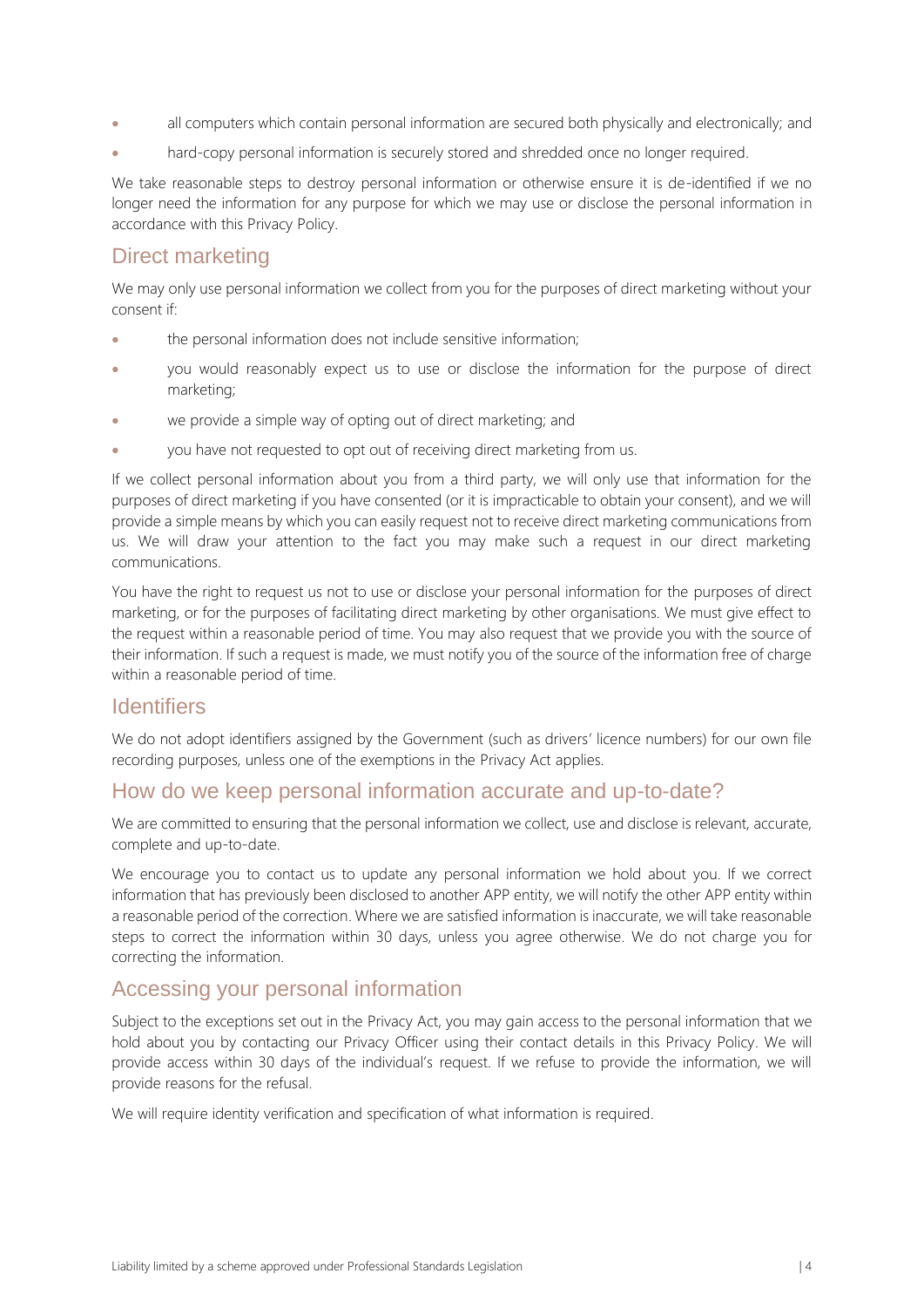# Updates to this Privacy Policy

This Privacy Policy will be reviewed from time to time to take account of new laws and technology, and changes to our operations and the business environment.

#### **Responsibilities**

It is the responsibility of management to inform employees and other relevant third parties about this Privacy Policy. Management must ensure that employees and other relevant third parties are advised of any changes to this Privacy Policy. All new employees are to be provided with timely and appropriate access to this Privacy Policy, and all employees are provided with training in relation to appropriate handling of personal information. Employees or other relevant third parties that do not comply with this Privacy Policy may be subject to disciplinary action.

## Non-compliance and disciplinary actions

Privacy breaches must be reported to management by employees and relevant third parties. Ignorance of this Privacy Policy will not be an acceptable excuse for non-compliance. Employees or other relevant third parties that do not comply with this Privacy Policy may be subject to disciplinary action.

## Incidents / Complaints handling / Making a complaint

We have an effective complaints handling process in place to manage privacy risks and issues. We take privacy related complaints very seriously and consider all complaints carefully as part of our commitments to being open, honest and fair in dealing with your concerns. We will contact you within five working days of receiving your complaint to let you know what actions we are taking regarding the matter.

The complaints handling process involves:

- identifying (and addressing) any systemic / ongoing compliance problems;
- increasing consumer confidence in our privacy procedures; and
- helping to build and preserve our reputation and business.

You can make a complaint to us about the treatment or handling of your personal information by lodging a complaint with our Privacy Officer.

If you have any questions about this Privacy Policy, or wish to make a complaint about how we have handled your personal information, you can lodge a complaint with us by:

- telephoning 07 3001 7000
- writing Privacy Officer, Arrive, Level 28, 480 Queen Street, Brisbane QLD 4000
- emailing [privacy@arrivewealthmanagement.com.au](mailto:privacy@arrivewealthmanagement.com.au)

If you are not satisfied with our response to your complaint, you can also refer your complaint to the Office of the Australian Information Commissioner by:

- telephoning 1300 363 992
- writing Director of Complaints, Office of the Australian Information Commissioner, GPO Box 5218, Sydney NSW 2001
- emailing [enquiries@oaic.gov.au](mailto:enquiries@oaic.gov.au)